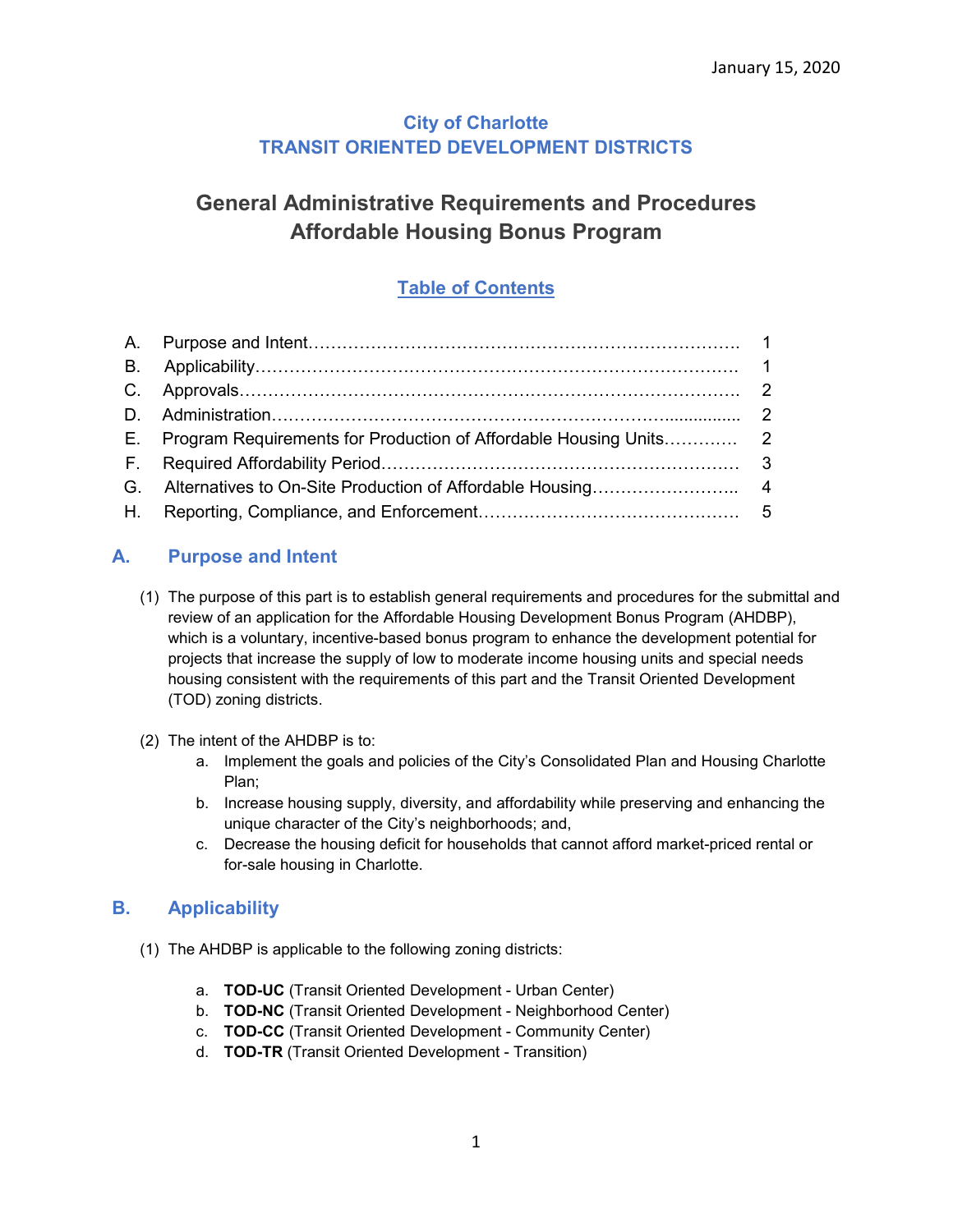(2) Within each applicable zoning district, the AHDBP bonus standards are indicated, and the voluntary, affordable housing set-asides and income targets are established.

## **C. Approvals**

- (1) Prior to applying for a building or land development permit, an applicant must attend a presubmittal meeting with Housing & Neighborhood Services (HNS) staff to discuss program guidelines and the proposed development project.
- (2) Prior to issuance of a building permit, the applicant must obtain an Affordable Housing Development Bonus Program Certification Letter from the Director of Housing & Neighborhood Services (the HNS Director) setting forth the specific terms and agreements applicable to participation in the AHDBP.
- (3) For the production of affordable housing units, the applicant must also present evidence in advance of seeking a building or land development permit that the development site has been deed-restricted in accordance with the Certification Letter and affordable housing requirements set forth in this part.
- (4) An affordable housing bonus under this section is approved administratively and does not require approval by the City Council. Any appeal of the HNS Director's decision should be made to the City Manager.

## **D. Administration**

- (1) The HNS Director shall administer the AHDBP and may adopt and implement program guidelines or rules and establish the requirements for an application under the program. Program guidelines may be amended annually by the HNS Director.
- (2) The HNS Director shall notify the Director of Planning, Design &Development when an Affordable Housing Development Bonus Program Certification Letter has been issued.

## **E. Program Requirements for Production of Affordable Housing Units**

- (1) **Affordable Dwelling Unit.** An affordable dwelling unit is one that is affordable for purchase or rent according to the following:
	- a. If the dwelling unit is offered for purchase, the maximum sales price of the dwelling unit must not exceed the maximum sales price limits for the City's House Charlotte Down Payment Assistance Program.
	- b. If the dwelling unit is offered as a rental, the maximum monthly rental rate as a percentage of Area Median Income (AMI) must not exceed the U.S. Department of Housing and Urban Development's Fair Market Rents and Area Median Income (AMI) adjusted for household size and a utility allowance.
	- c. Local Unit Size Average as referenced in Table 15.1 of the TOD Districts is defined as the total gross heated floor area of the residential units divided by the total number of units in the development project at the time of application for building permits.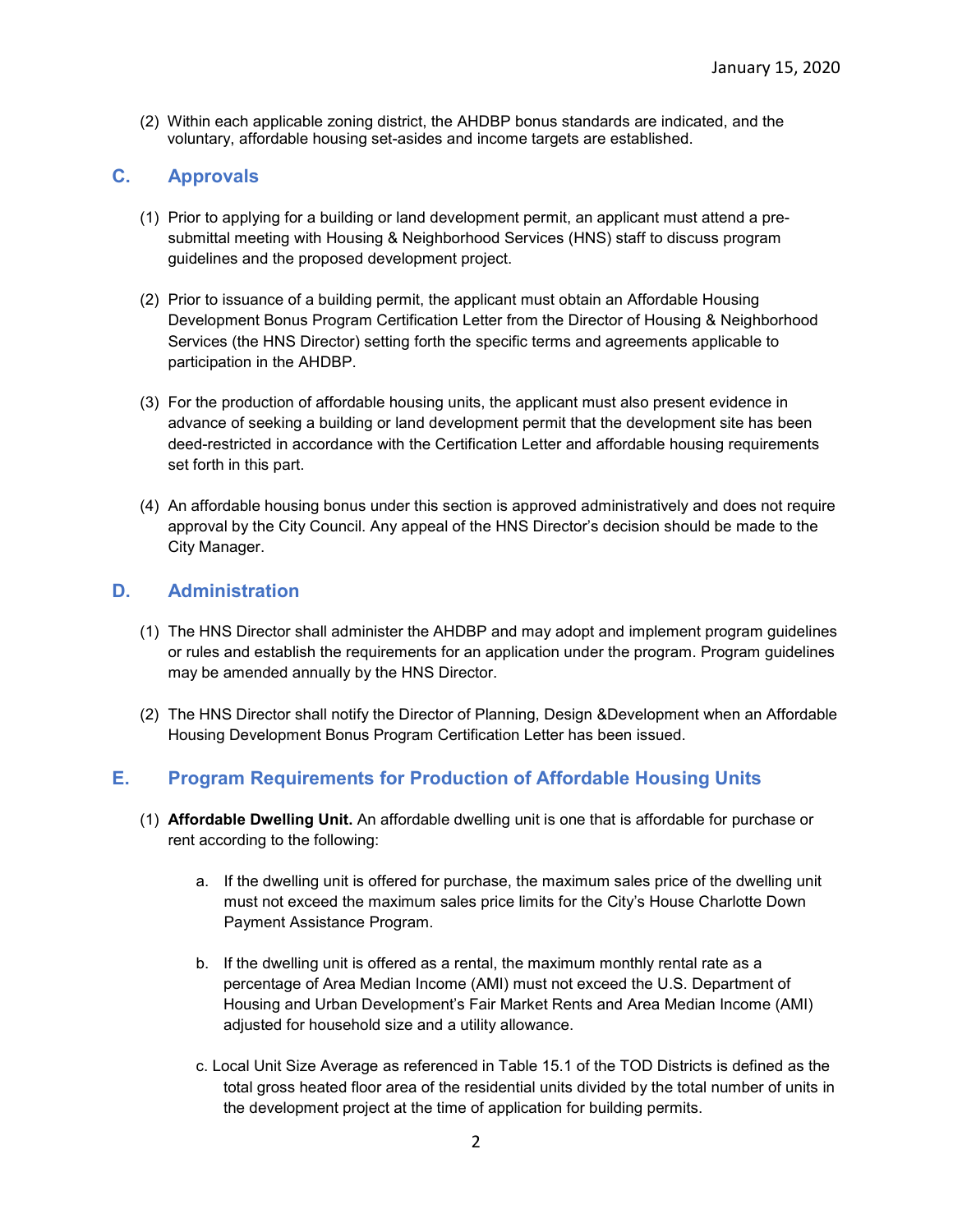#### (2) **Availability.**

- a. All affordable housing must be made available concurrently with the market rate units for single-phase developments.
- b. For multi-phase developments, an applicant must submit a written project phasing plan in a form approved by the HNS Director. The phasing plan must be filed with, and approved by, the HNS Director before the first Certificate of Occupancy is issued and must contain a plan for the sequence of construction of all residential units, including the construction of the affordable units.
- (3) **Proportional Bedroom Count.** Affordable units must be delivered and maintained such that the mix of the number of bedrooms in the affordable units is the same as the mix of the number of bedrooms in the comparable market rate units, except that the provision of dedicated two or three-bedroom affordable units may count as two or three one-bedroom efficiency market-rate units at the discretion of the HNS Director.
- (4) **Floating Rental Units.** The locations of affordable rental units in the development may change over time provided the property owner maintains the total number and bedroom mix of required affordable units for the duration of the affordability period.

#### (5) **Dispersion and Access.**

- a. On-site affordable housing units should be reasonably dispersed throughout the development to avoid clustering of affordable units.
- b. All affordable housing units must be accessible by the same entrance as the market-rate units.
- c. Occupants of affordable housing units must have access to all on-site amenities available to occupants of market-rate units, including the same access to common areas and facilities afforded to occupants of market-rate units.
- (6) **Design Standards.** Affordable for sale units created through the AHDBP shall have similar exterior finishes and features as the market rate units, however, interior finishes, features, and appliances may be different as long as the affordable units are functionally equivalent to the market-rate units in the development and the interior components in the affordable units are durable, of good quality, and consistent with federal, state, and local standards for new housing.

## **F. Required Affordability Period**

- (1) Unless a longer term is required by law, private agreement, or another provision of this manual, all affordable dwelling units must remain affordably-priced for the following affordability periods, commencing on the date the final Certificate of Occupancy is issued:
	- a. For-sale dwelling units, a minimum period of 15 years;
	- b. Rental dwelling units, a minimum period of 20 years.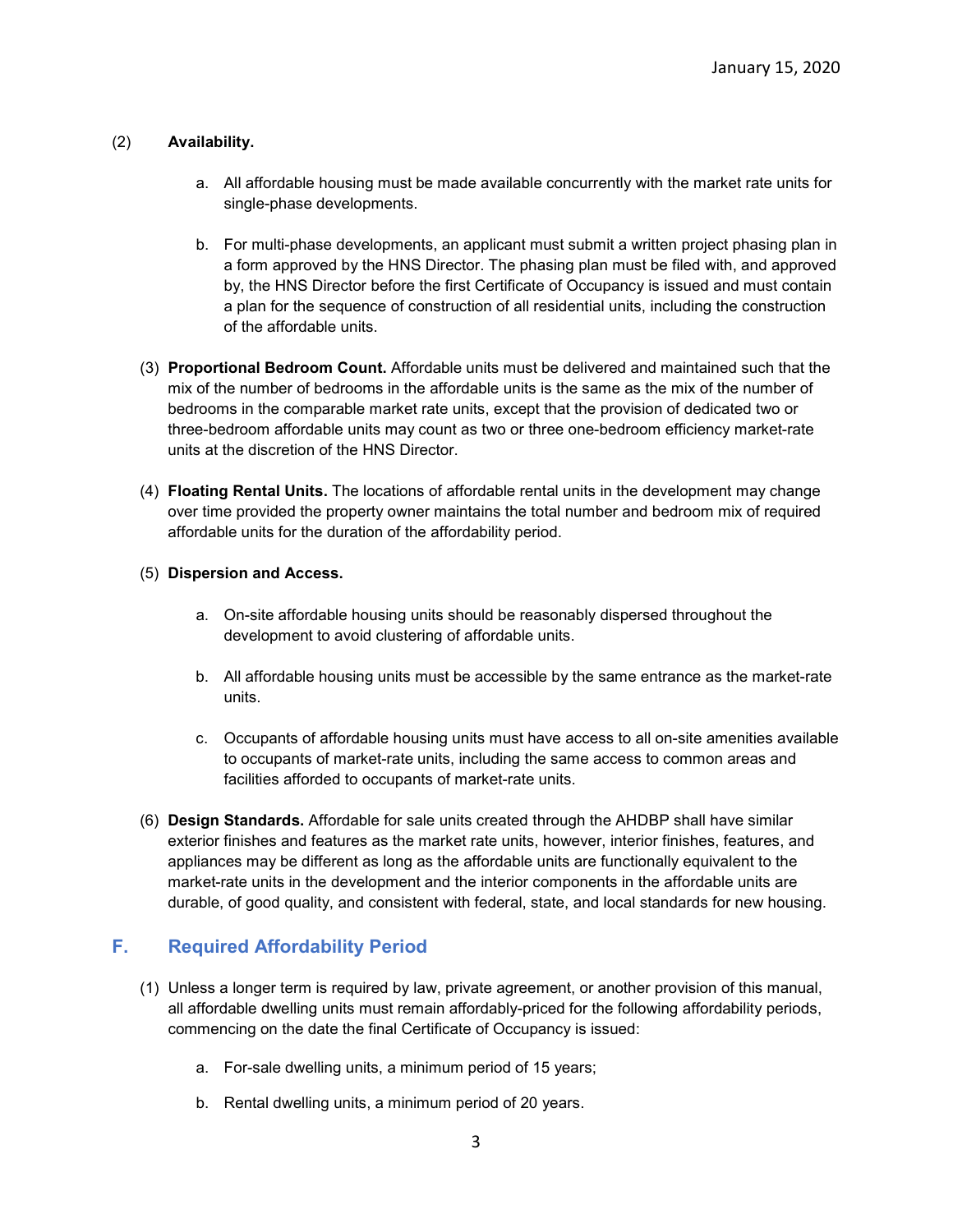- (2) If an affordable dwelling unit within a development is converted from a rental unit to a for sale dwelling unit during the applicable affordability period, the dwelling unit is subject to the remaining affordability period and requirements applicable to a for sale dwelling unit.
- (3) If the development does not comply with the requirement to maintain the applicable percentage of dwelling units as affordably priced for the duration of the applicable affordability period, the developer shall reimburse the City for the total cost of the dwelling unit(s) lost pursuant to the current Fee-in-Lieu Schedule provided by the HNS Director.
- (4) The applicant is required to execute a deed restriction on the property that preserves affordability in compliance with the Affordable Housing Development Bonus Program.

## **G. Alternatives to On-Site Production of Affordable Housing**

- (1) **Purpose.** This section describes potential alternatives to on-site production of affordable units.
- (2) **Review Authority.** Any request to meet the AHDBP requirements through an alternative other than the production of affordable on-site units requires review by the HNS Director.
- (3) **Housing Fee-in-lieu.** An applicant may pay a fee-in-lieu for providing affordable units in compliance with the following:
	- a. The total fee-in-lieu for affordable units required for the development is determined by multiplying the bonus gross square footage by the corresponding fee-in-lieu per square foot as indicated by the HNS Director at the time the project's plans are submitted for building permit.
- (4) **Off-Site Production.** Off-site production of affordable units may be proposed if the off-site production of affordable units produces more affordable units or a greater community benefit, as determined by the HNS Director. Off-site affordable units:
	- a. Must be deed-restricted to achieve at least the same affordability period and income restrictions as would be required for projects that provide affordable units on-site;
	- b. Must include at least the same number of units and same bedroom count mix as would be required for projects that provide affordable units on-site, except that the provision of dedicated two- or three-bedroom affordable units may count as two or three onebedroom/efficiency market-rate units at the discretion of the HNS Director;
	- c. Must be within one-half mile walking distance of an existing rapid transit station and of the property seeking the bonus or in a location approved by the director;
	- d. Must include the payment of a fee equal to the total fee-in-lieu amount due for the development accessing the AHDBP, which shall be held in escrow and released as Certificates of Occupancy are issued for the off-site units; and
	- e. Must receive a Certificate of Occupancy for the off-site units within 12 months of the date that the final Certificate of Occupancy is issued for the property seeking the bonus.